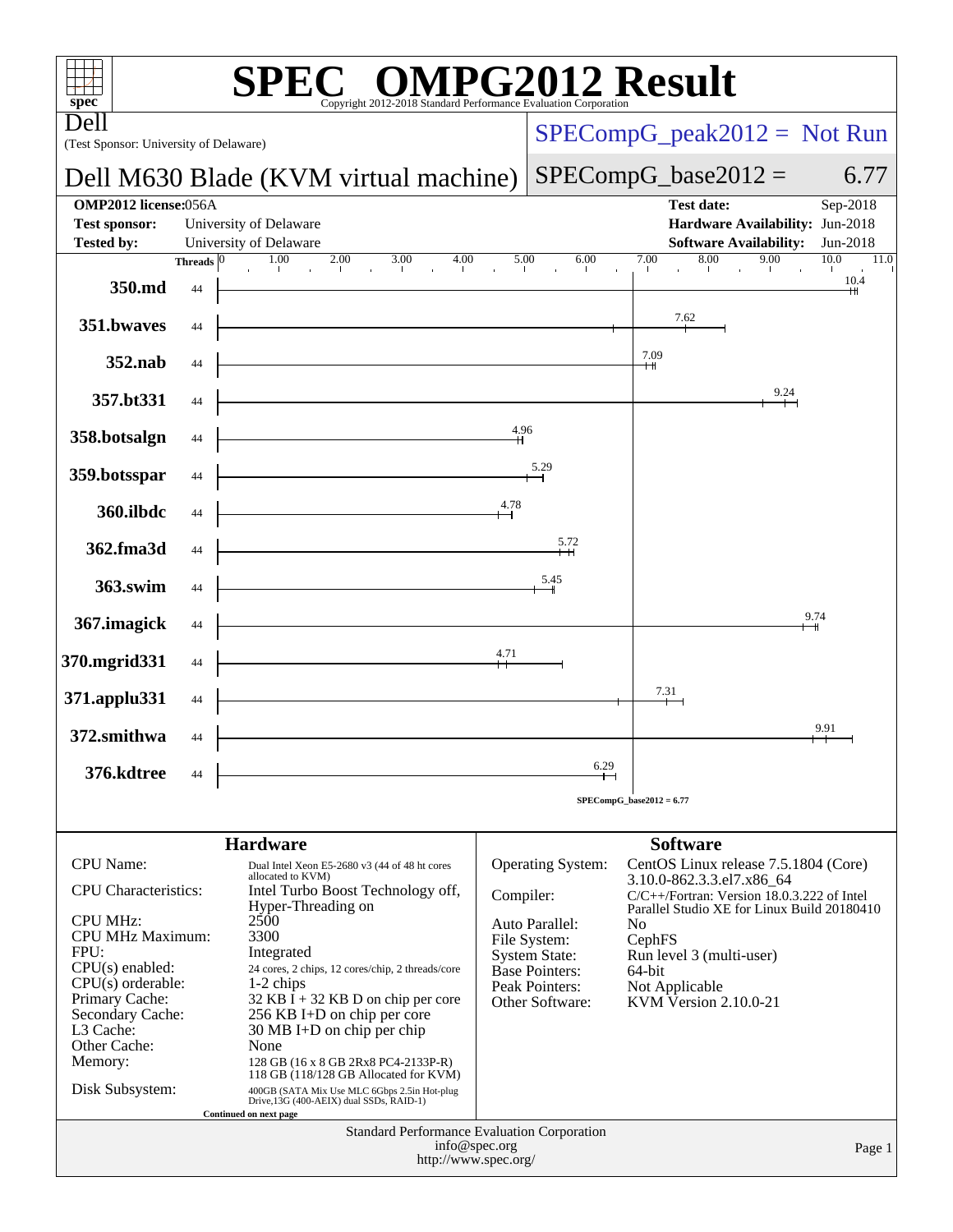# **[SPEC OMPG2012 Result](http://www.spec.org/auto/omp2012/Docs/result-fields.html#SPECOMPG2012Result)**

Dell

(Test Sponsor: University of Delaware)

## $SPECompG_peak2012 = Not Run$  $SPECompG_peak2012 = Not Run$

**Peak**

### Dell M630 Blade (KVM virtual machine)  $SPECompG_base2012 = 6.77$  $SPECompG_base2012 = 6.77$

**Base**

### **[OMP2012 license:](http://www.spec.org/auto/omp2012/Docs/result-fields.html#OMP2012license)**056A **[Test date:](http://www.spec.org/auto/omp2012/Docs/result-fields.html#Testdate)** Sep-2018

**[Test sponsor:](http://www.spec.org/auto/omp2012/Docs/result-fields.html#Testsponsor)** University of Delaware **[Hardware Availability:](http://www.spec.org/auto/omp2012/Docs/result-fields.html#HardwareAvailability)** Jun-2018

**[Tested by:](http://www.spec.org/auto/omp2012/Docs/result-fields.html#Testedby)** University of Delaware **[Software Availability:](http://www.spec.org/auto/omp2012/Docs/result-fields.html#SoftwareAvailability)** Jun-2018 [Other Hardware:](http://www.spec.org/auto/omp2012/Docs/result-fields.html#OtherHardware) None<br>Base Threads Run: 44 [Base Threads Run:](http://www.spec.org/auto/omp2012/Docs/result-fields.html#BaseThreadsRun)

[Minimum Peak Threads:](http://www.spec.org/auto/omp2012/Docs/result-fields.html#MinimumPeakThreads) --[Maximum Peak Threads:](http://www.spec.org/auto/omp2012/Docs/result-fields.html#MaximumPeakThreads) --

| <b>Results Table</b> |  |
|----------------------|--|
|----------------------|--|

| <b>Benchmark</b> |                                                                                                                                                                                                 | <b>Threads</b> Seconds | Ratio | <b>Seconds</b>                                                                                           | <b>Ratio</b> | Seconds               | Ratio | <b>Threads Seconds</b> | <b>Ratio</b> | <b>Seconds</b> | <b>Ratio</b> | <b>Seconds</b> | Ratio |
|------------------|-------------------------------------------------------------------------------------------------------------------------------------------------------------------------------------------------|------------------------|-------|----------------------------------------------------------------------------------------------------------|--------------|-----------------------|-------|------------------------|--------------|----------------|--------------|----------------|-------|
| 350.md           | 44                                                                                                                                                                                              | 445                    | 10.4  | 446                                                                                                      | 10.4         | 449                   | 10.3  |                        |              |                |              |                |       |
| 351 bwayes       | 44                                                                                                                                                                                              | 548                    | 8.27  | 595                                                                                                      | 7.62         | 702                   | 6.45  |                        |              |                |              |                |       |
| $352$ .nab       | 44                                                                                                                                                                                              | 549                    | 7.09  | 546                                                                                                      | 7.12         | 557                   | 6.98  |                        |              |                |              |                |       |
| 357.bt331        | 44                                                                                                                                                                                              | 502                    | 9.44  | 513                                                                                                      | 9.24         | 533                   | 8.89  |                        |              |                |              |                |       |
| 358.botsalgn     | 44                                                                                                                                                                                              | 876                    | 4.97  | 876                                                                                                      | 4.96         | 890                   | 4.89  |                        |              |                |              |                |       |
| 359.botsspar     | 44                                                                                                                                                                                              | 989                    | 5.31  | 993                                                                                                      | 5.29         | 1042                  | 5.04  |                        |              |                |              |                |       |
| 360.ilbdc        | 44                                                                                                                                                                                              | 742                    | 4.80  | 745                                                                                                      | 4.78         | 779                   | 4.57  |                        |              |                |              |                |       |
| 362.fma3d        | 44                                                                                                                                                                                              | 665                    | 5.72  | 682                                                                                                      | 5.57         | 656                   | 5.80  |                        |              |                |              |                |       |
| $363$ .swim      | 44                                                                                                                                                                                              | 827                    | 5.48  | 877                                                                                                      | 5.16         | 832                   | 5.45  |                        |              |                |              |                |       |
| 367. imagick     | 44                                                                                                                                                                                              | 722                    | 9.74  | 719                                                                                                      | 9.77         | 737                   | 9.53  |                        |              |                |              |                |       |
| 370.mgrid331     | 44                                                                                                                                                                                              | 787                    | 5.61  | 939                                                                                                      | 4.71         | 967                   | 4.57  |                        |              |                |              |                |       |
| 371.applu331     | 44                                                                                                                                                                                              | 829                    | 7.31  | 930                                                                                                      | 6.52         | 800                   | 7.58  |                        |              |                |              |                |       |
| 372.smithwa      | 44                                                                                                                                                                                              | 518                    | 10.3  | 541                                                                                                      | 9.91         | 553                   | 9.70  |                        |              |                |              |                |       |
| 376.kdtree       | 44                                                                                                                                                                                              | 694                    | 6.49  | 715                                                                                                      | 6.29         | 716                   | 6.29  |                        |              |                |              |                |       |
|                  |                                                                                                                                                                                                 |                        |       | Results appear in the order in which they were run. Bold underlined text indicates a median measurement. |              |                       |       |                        |              |                |              |                |       |
|                  |                                                                                                                                                                                                 |                        |       |                                                                                                          |              | <b>Platform Notes</b> |       |                        |              |                |              |                |       |
|                  | Sysinfo program /home/tmh97/SPEC_OMP2012v1.1/Docs/sysinfo<br>Revision 563 of 2016-06-10 (097295389cf6073d8c3b03fa376740a5)<br>running on js-156-29.jetstream-cloud.org Mon Sep 17 18:45:03 2018 |                        |       |                                                                                                          |              |                       |       |                        |              |                |              |                |       |

 This section contains SUT (System Under Test) info as seen by some common utilities. To remove or add to this section, see: <http://www.spec.org/omp2012/Docs/config.html#sysinfo>

 From /proc/cpuinfo model name : Intel(R) Xeon(R) CPU E5-2680 v3 @ 2.50GHz 44 "physical id"s (chips) 44 "processors" cores, siblings (Caution: counting these is hw and system dependent. The following excerpts from /proc/cpuinfo might not be reliable. Use with caution.) cpu cores : 1 siblings : 1 physical 0: cores 0 physical 1: cores 0 physical 2: cores 0 Continued on next page

Standard Performance Evaluation Corporation [info@spec.org](mailto:info@spec.org) <http://www.spec.org/>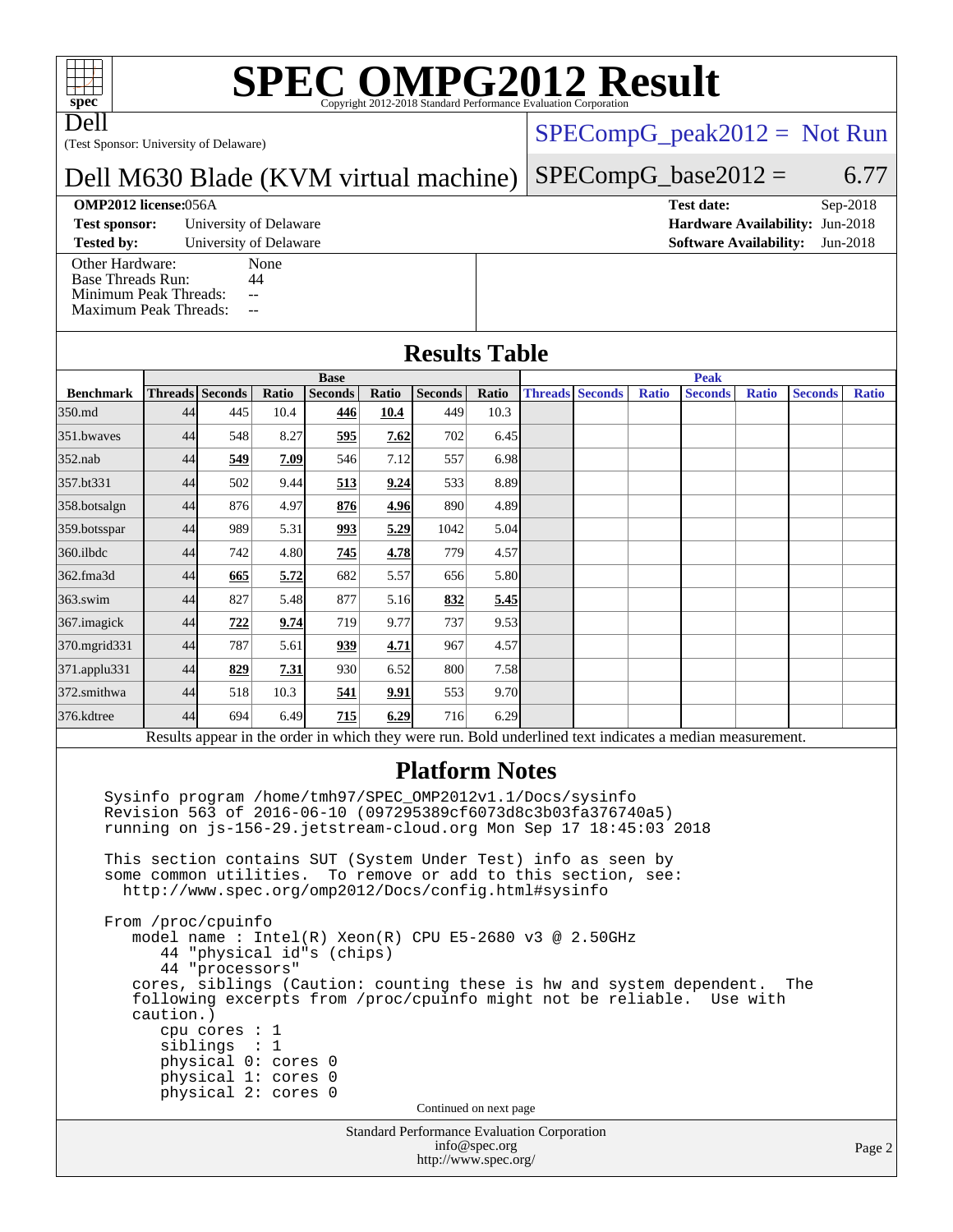

## **[SPEC OMPG2012 Result](http://www.spec.org/auto/omp2012/Docs/result-fields.html#SPECOMPG2012Result)**

(Test Sponsor: University of Delaware) Dell

[SPECompG\\_peak2012 =](http://www.spec.org/auto/omp2012/Docs/result-fields.html#SPECompGpeak2012) Not Run

### Dell M630 Blade (KVM virtual machine)  $SPECompG_base2012 = 6.77$  $SPECompG_base2012 = 6.77$

| <b>Test sponsor:</b> | University of Delaware |
|----------------------|------------------------|
| Tested bv:           | University of Delaware |

**[OMP2012 license:](http://www.spec.org/auto/omp2012/Docs/result-fields.html#OMP2012license)**056A **[Test date:](http://www.spec.org/auto/omp2012/Docs/result-fields.html#Testdate)** Sep-2018 **[Hardware Availability:](http://www.spec.org/auto/omp2012/Docs/result-fields.html#HardwareAvailability)** Jun-2018 **[Software Availability:](http://www.spec.org/auto/omp2012/Docs/result-fields.html#SoftwareAvailability)** Jun-2018

### **[Platform Notes \(Continued\)](http://www.spec.org/auto/omp2012/Docs/result-fields.html#PlatformNotes)**

| physical<br>physical<br>physical<br>physical<br>physical<br>physical<br>physical<br>physical<br>physical 11:<br>physical<br>physical 13:<br>physical 14:<br>physical 15:<br>physical 16:<br>physical 17:<br>physical 18:<br>physical 19:<br>physical 20:<br>physical 21:<br>physical 22:<br>physical 23:<br>physical 24:<br>physical 25:<br>physical 26:<br>physical 27:<br>physical 28:<br>physical 29:<br>physical 30:<br>physical 31:<br>physical 32:<br>physical 33:<br>physical 34:<br>physical 35:<br>physical 36:<br>physical 37:<br>physical 38:<br>physical 39:<br>physical 40:<br>physical<br>physical | 3:<br>0<br>cores<br>4:<br>0<br>cores<br>5:<br>0<br>cores<br>6:<br>0<br>cores<br>7:<br>0<br>cores<br>8:<br>0<br>cores<br>9 :<br>0<br>cores<br>10:<br>0<br>cores<br>0<br>cores<br>12:<br>cores<br>0<br>0<br>cores<br>cores<br>0<br>cores<br>0<br>0<br>cores<br>cores<br>0<br>cores<br>0<br>0<br>cores<br>cores<br>0<br>cores<br>0<br>0<br>cores<br>cores<br>0<br>cores<br>0<br>0<br>cores<br>cores<br>0<br>cores<br>0<br>0<br>cores<br>cores<br>0<br>cores<br>0<br>cores<br>0<br>cores<br>0<br>cores<br>0<br>0<br>cores<br>cores<br>0<br>cores<br>0<br>0<br>cores<br>cores<br>0<br>cores<br>0<br>0<br>cores<br>41:<br>cores<br>0<br>42:<br>0<br>cores |                        |
|------------------------------------------------------------------------------------------------------------------------------------------------------------------------------------------------------------------------------------------------------------------------------------------------------------------------------------------------------------------------------------------------------------------------------------------------------------------------------------------------------------------------------------------------------------------------------------------------------------------|-----------------------------------------------------------------------------------------------------------------------------------------------------------------------------------------------------------------------------------------------------------------------------------------------------------------------------------------------------------------------------------------------------------------------------------------------------------------------------------------------------------------------------------------------------------------------------------------------------------------------------------------------------|------------------------|
| physical<br>cache size :                                                                                                                                                                                                                                                                                                                                                                                                                                                                                                                                                                                         | 43:<br>0<br>cores<br>16384 KB                                                                                                                                                                                                                                                                                                                                                                                                                                                                                                                                                                                                                       |                        |
| From /proc/meminfo<br>MemTotal:<br>HugePages_Total:<br>Hugepagesize:<br>/usr/bin/lsb_release -d                                                                                                                                                                                                                                                                                                                                                                                                                                                                                                                  | 123602104 kB<br>0<br>2048 kB<br>CentOS Linux release 7.5.1804 (Core)                                                                                                                                                                                                                                                                                                                                                                                                                                                                                                                                                                                |                        |
|                                                                                                                                                                                                                                                                                                                                                                                                                                                                                                                                                                                                                  | From /etc/*release* /etc/*version*                                                                                                                                                                                                                                                                                                                                                                                                                                                                                                                                                                                                                  | Continued on next page |

Standard Performance Evaluation Corporation [info@spec.org](mailto:info@spec.org) <http://www.spec.org/>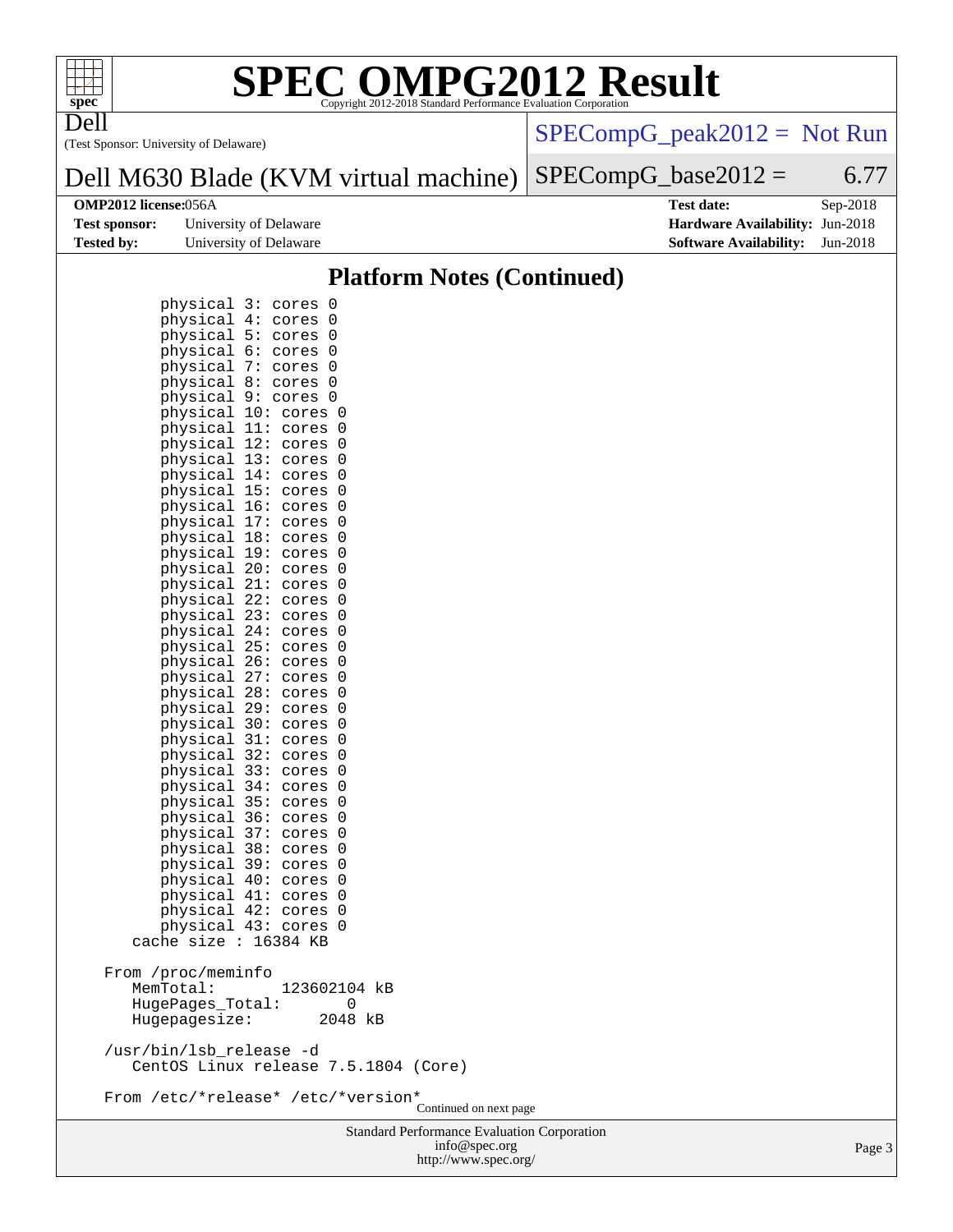

Dell

## **[SPEC OMPG2012 Result](http://www.spec.org/auto/omp2012/Docs/result-fields.html#SPECOMPG2012Result)**

(Test Sponsor: University of Delaware)

 $SPECompG_peak2012 = Not Run$  $SPECompG_peak2012 = Not Run$ 

Dell M630 Blade (KVM virtual machine)  $SPECompG_base2012 = 6.77$  $SPECompG_base2012 = 6.77$ 

**[Test sponsor:](http://www.spec.org/auto/omp2012/Docs/result-fields.html#Testsponsor)** University of Delaware **[Hardware Availability:](http://www.spec.org/auto/omp2012/Docs/result-fields.html#HardwareAvailability)** Jun-2018 **[Tested by:](http://www.spec.org/auto/omp2012/Docs/result-fields.html#Testedby)** University of Delaware **[Software Availability:](http://www.spec.org/auto/omp2012/Docs/result-fields.html#SoftwareAvailability)** Jun-2018

**[OMP2012 license:](http://www.spec.org/auto/omp2012/Docs/result-fields.html#OMP2012license)**056A **[Test date:](http://www.spec.org/auto/omp2012/Docs/result-fields.html#Testdate)** Sep-2018

### **[Platform Notes \(Continued\)](http://www.spec.org/auto/omp2012/Docs/result-fields.html#PlatformNotes)**

 centos-release: CentOS Linux release 7.5.1804 (Core) centos-release-upstream: Derived from Red Hat Enterprise Linux 7.5 (Source) os-release: NAME="CentOS Linux" VERSION="7 (Core)" ID="centos" ID\_LIKE="rhel fedora" VERSION\_ID="7" PRETTY\_NAME="CentOS Linux 7 (Core)" ANSI\_COLOR="0;31" CPE\_NAME="cpe:/o:centos:centos:7" redhat-release: CentOS Linux release 7.5.1804 (Core) system-release: CentOS Linux release 7.5.1804 (Core) system-release-cpe: cpe:/o:centos:centos:7

uname -a:

 Linux js-156-29.jetstream-cloud.org 3.10.0-862.3.3.el7.x86\_64 #1 SMP Fri Jun 15 04:15:27 UTC 2018 x86\_64 x86\_64 x86\_64 GNU/Linux

run-level 5 Sep 17 18:20

SPEC is set to: /home/tmh97/SPEC\_OMP2012v1.1<br>Filesystem Type Size Used Avail Use Type Size Used Avail Use% Mounted on<br>xfs 60G 40G 21G 66% / /dev/sda1 xfs 60G 40G 21G 66% / Additional information from dmidecode:

 Warning: Use caution when you interpret this section. The 'dmidecode' program reads system data which is "intended to allow hardware to be accurately determined", but the intent may not be met, as there are frequent changes to hardware, firmware, and the "DMTF SMBIOS" standard.

(End of data from sysinfo program)

### **[General Notes](http://www.spec.org/auto/omp2012/Docs/result-fields.html#GeneralNotes)**

Jetstream VM Configuration: 1 VM instance running OMP2012 on single node with 44 VCPUS and 118 GB memory 44 of the 48 available VCPUS are allocated to KVM Environment Variables: KMP\_STACKSIZE=1G ulimit -s unlimited KMP\_AFFINITY=compact Yes: The test sponsor attests, as of date of publication, that CVE-2017-5754 (Meltdown) Yes: The test sponsor attests, as of date of publication, that CVE-2017-5753 (Spectre variant 1) Yes: The test sponsor attests, as of date of publication, that CVE-2017-5715 (Spectre variant 2)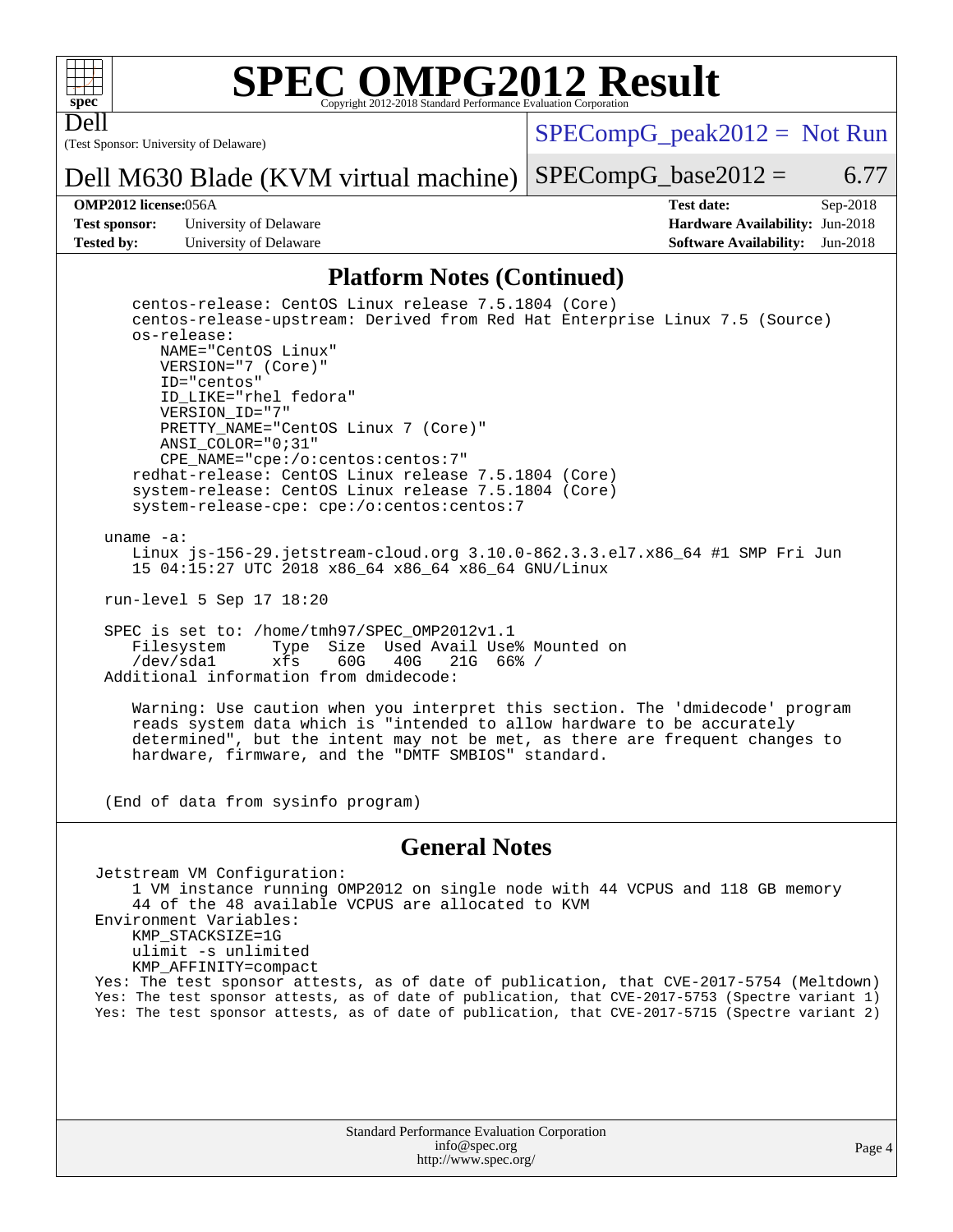

Dell

# **[SPEC OMPG2012 Result](http://www.spec.org/auto/omp2012/Docs/result-fields.html#SPECOMPG2012Result)**

(Test Sponsor: University of Delaware)

 $SPECompG_peak2012 = Not Run$  $SPECompG_peak2012 = Not Run$ 

Dell M630 Blade (KVM virtual machine)  $SPECompG_base2012 = 6.77$  $SPECompG_base2012 = 6.77$ 

**[Test sponsor:](http://www.spec.org/auto/omp2012/Docs/result-fields.html#Testsponsor)** University of Delaware **[Hardware Availability:](http://www.spec.org/auto/omp2012/Docs/result-fields.html#HardwareAvailability)** Jun-2018 **[Tested by:](http://www.spec.org/auto/omp2012/Docs/result-fields.html#Testedby)** University of Delaware **[Software Availability:](http://www.spec.org/auto/omp2012/Docs/result-fields.html#SoftwareAvailability)** Jun-2018

**[OMP2012 license:](http://www.spec.org/auto/omp2012/Docs/result-fields.html#OMP2012license)**056A **[Test date:](http://www.spec.org/auto/omp2012/Docs/result-fields.html#Testdate)** Sep-2018

# **[Base Compiler Invocation](http://www.spec.org/auto/omp2012/Docs/result-fields.html#BaseCompilerInvocation)**

[C benchmarks](http://www.spec.org/auto/omp2012/Docs/result-fields.html#Cbenchmarks): [icc](http://www.spec.org/omp2012/results/res2018q4/omp2012-20181125-00156.flags.html#user_CCbase_intel_icc_a87c68a857bc5ec5362391a49d3a37a6)

[C++ benchmarks:](http://www.spec.org/auto/omp2012/Docs/result-fields.html#CXXbenchmarks) [icpc](http://www.spec.org/omp2012/results/res2018q4/omp2012-20181125-00156.flags.html#user_CXXbase_intel_icpc_2d899f8d163502b12eb4a60069f80c1c)

[Fortran benchmarks](http://www.spec.org/auto/omp2012/Docs/result-fields.html#Fortranbenchmarks): [ifort](http://www.spec.org/omp2012/results/res2018q4/omp2012-20181125-00156.flags.html#user_FCbase_intel_ifort_8a5e5e06b19a251bdeaf8fdab5d62f20)

## **[Base Portability Flags](http://www.spec.org/auto/omp2012/Docs/result-fields.html#BasePortabilityFlags)**

 350.md: [-free](http://www.spec.org/omp2012/results/res2018q4/omp2012-20181125-00156.flags.html#user_baseFPORTABILITY350_md_f-FR_e51be0673775d2012b3310fa5323f530) 357.bt331: [-mcmodel=medium](http://www.spec.org/omp2012/results/res2018q4/omp2012-20181125-00156.flags.html#user_basePORTABILITY357_bt331_f-mcmodel_3a41622424bdd074c4f0f2d2f224c7e5) 363.swim: [-mcmodel=medium](http://www.spec.org/omp2012/results/res2018q4/omp2012-20181125-00156.flags.html#user_basePORTABILITY363_swim_f-mcmodel_3a41622424bdd074c4f0f2d2f224c7e5) 367.imagick: [-std=c99](http://www.spec.org/omp2012/results/res2018q4/omp2012-20181125-00156.flags.html#user_baseCPORTABILITY367_imagick_f-std_2ec6533b6e06f1c4a6c9b78d9e9cde24)

## **[Base Optimization Flags](http://www.spec.org/auto/omp2012/Docs/result-fields.html#BaseOptimizationFlags)**

[C benchmarks](http://www.spec.org/auto/omp2012/Docs/result-fields.html#Cbenchmarks):

[-ansi-alias](http://www.spec.org/omp2012/results/res2018q4/omp2012-20181125-00156.flags.html#user_CCbase_f-ansi-alias) [-qopenmp](http://www.spec.org/omp2012/results/res2018q4/omp2012-20181125-00156.flags.html#user_CCbase_f-qopenmp) [-ipo](http://www.spec.org/omp2012/results/res2018q4/omp2012-20181125-00156.flags.html#user_CCbase_f-ipo) [-O3](http://www.spec.org/omp2012/results/res2018q4/omp2012-20181125-00156.flags.html#user_CCbase_f-O3) [-no-prec-div](http://www.spec.org/omp2012/results/res2018q4/omp2012-20181125-00156.flags.html#user_CCbase_f-no-prec-div) [-no-prec-sqrt](http://www.spec.org/omp2012/results/res2018q4/omp2012-20181125-00156.flags.html#user_CCbase_f-no-prec-sqrt) [-fp-model fast=2](http://www.spec.org/omp2012/results/res2018q4/omp2012-20181125-00156.flags.html#user_CCbase_f-fp-model_a7fb8ccb7275e23f0079632c153cfcab) [-xHost](http://www.spec.org/omp2012/results/res2018q4/omp2012-20181125-00156.flags.html#user_CCbase_f-xhost_1e10f91eff8f78573df9db5f5d873511)

[C++ benchmarks:](http://www.spec.org/auto/omp2012/Docs/result-fields.html#CXXbenchmarks)

[-ansi-alias](http://www.spec.org/omp2012/results/res2018q4/omp2012-20181125-00156.flags.html#user_CXXbase_f-ansi-alias) [-qopenmp](http://www.spec.org/omp2012/results/res2018q4/omp2012-20181125-00156.flags.html#user_CXXbase_f-qopenmp) [-ipo](http://www.spec.org/omp2012/results/res2018q4/omp2012-20181125-00156.flags.html#user_CXXbase_f-ipo) [-O3](http://www.spec.org/omp2012/results/res2018q4/omp2012-20181125-00156.flags.html#user_CXXbase_f-O3) [-no-prec-div](http://www.spec.org/omp2012/results/res2018q4/omp2012-20181125-00156.flags.html#user_CXXbase_f-no-prec-div) [-no-prec-sqrt](http://www.spec.org/omp2012/results/res2018q4/omp2012-20181125-00156.flags.html#user_CXXbase_f-no-prec-sqrt) [-fp-model fast=2](http://www.spec.org/omp2012/results/res2018q4/omp2012-20181125-00156.flags.html#user_CXXbase_f-fp-model_a7fb8ccb7275e23f0079632c153cfcab) [-xHost](http://www.spec.org/omp2012/results/res2018q4/omp2012-20181125-00156.flags.html#user_CXXbase_f-xhost_1e10f91eff8f78573df9db5f5d873511)

[Fortran benchmarks](http://www.spec.org/auto/omp2012/Docs/result-fields.html#Fortranbenchmarks):

[-qopenmp](http://www.spec.org/omp2012/results/res2018q4/omp2012-20181125-00156.flags.html#user_FCbase_f-qopenmp) [-ipo](http://www.spec.org/omp2012/results/res2018q4/omp2012-20181125-00156.flags.html#user_FCbase_f-ipo) [-O3](http://www.spec.org/omp2012/results/res2018q4/omp2012-20181125-00156.flags.html#user_FCbase_f-O3) [-no-prec-div](http://www.spec.org/omp2012/results/res2018q4/omp2012-20181125-00156.flags.html#user_FCbase_f-no-prec-div) [-no-prec-sqrt](http://www.spec.org/omp2012/results/res2018q4/omp2012-20181125-00156.flags.html#user_FCbase_f-no-prec-sqrt) [-fp-model fast=2](http://www.spec.org/omp2012/results/res2018q4/omp2012-20181125-00156.flags.html#user_FCbase_f-fp-model_a7fb8ccb7275e23f0079632c153cfcab) [-xHost](http://www.spec.org/omp2012/results/res2018q4/omp2012-20181125-00156.flags.html#user_FCbase_f-xhost_1e10f91eff8f78573df9db5f5d873511)

The flags file that was used to format this result can be browsed at <http://www.spec.org/omp2012/flags/Intel-ic17-linux64.html>

You can also download the XML flags source by saving the following link: <http://www.spec.org/omp2012/flags/Intel-ic17-linux64.xml>